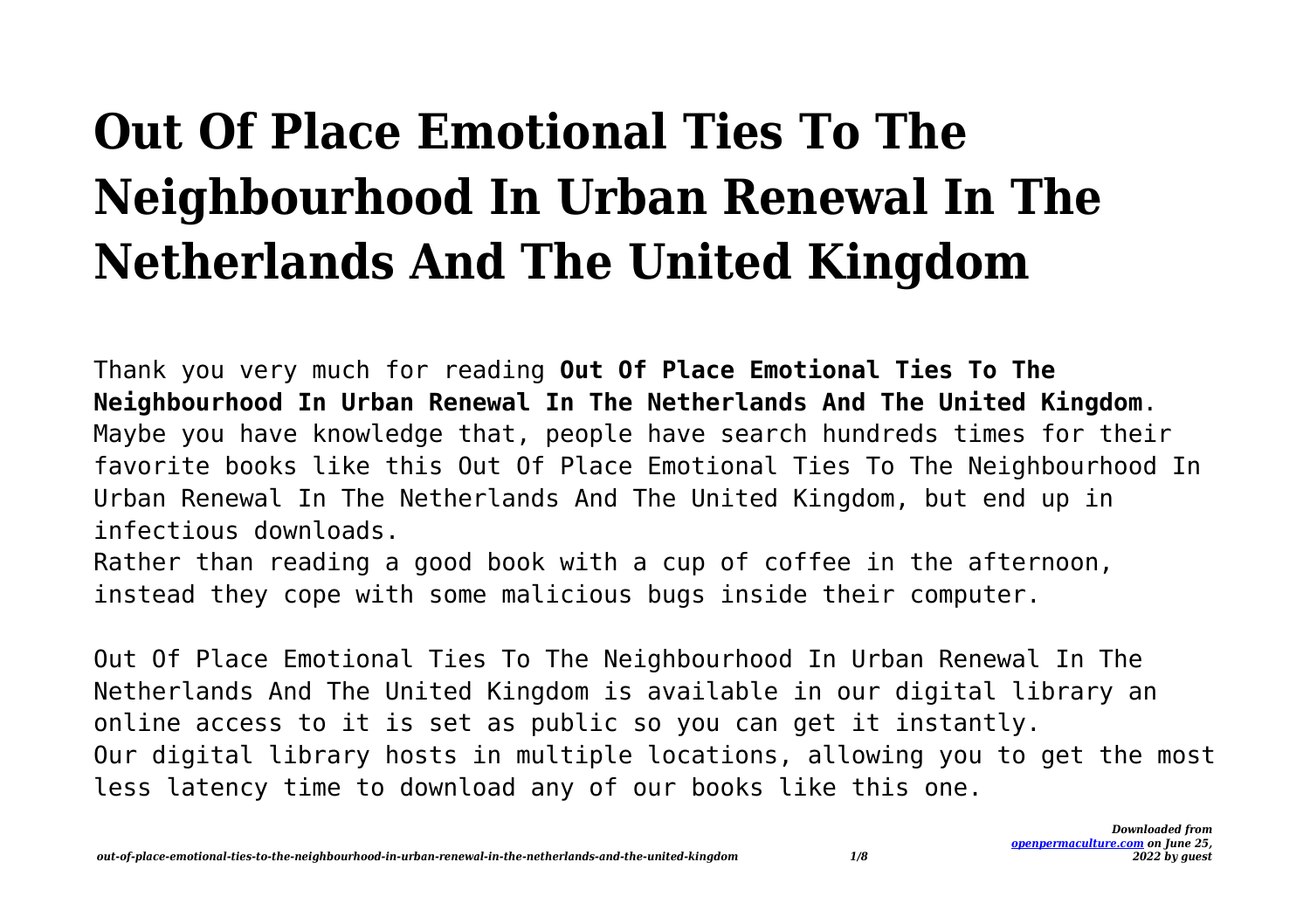Merely said, the Out Of Place Emotional Ties To The Neighbourhood In Urban Renewal In The Netherlands And The United Kingdom is universally compatible with any devices to read

#### **Kids Play Center Business Plan Sample**

activities. The focus of the company is Play Care and Party Place. The services provided will be exemplary. The business atmosphere will be clean, friendly and upscale where customers will be comfortable leaving their children. We will offer a personal touch, fun innovative learning through play, and a memorable hassle-free Birthday party.

#### FAMILY THERAPY CAN HELP

enduring emotional ties. Using this definition, each person in treatment for a behavioral health disorder has a unique set of family members. Therapists don't decide who should be in family therapy. Instead they ask, "Who is most important to you?" Sometimes members of a family . live together, but sometimes they live apart. Either way ...

# **An Introduction to Cross-Curricular Learning - ResearchGate**

ties for young people's wider involvement in society. (Scottish Government 2008) This chapter highlights evidence suggesting that cross-curricular approaches at their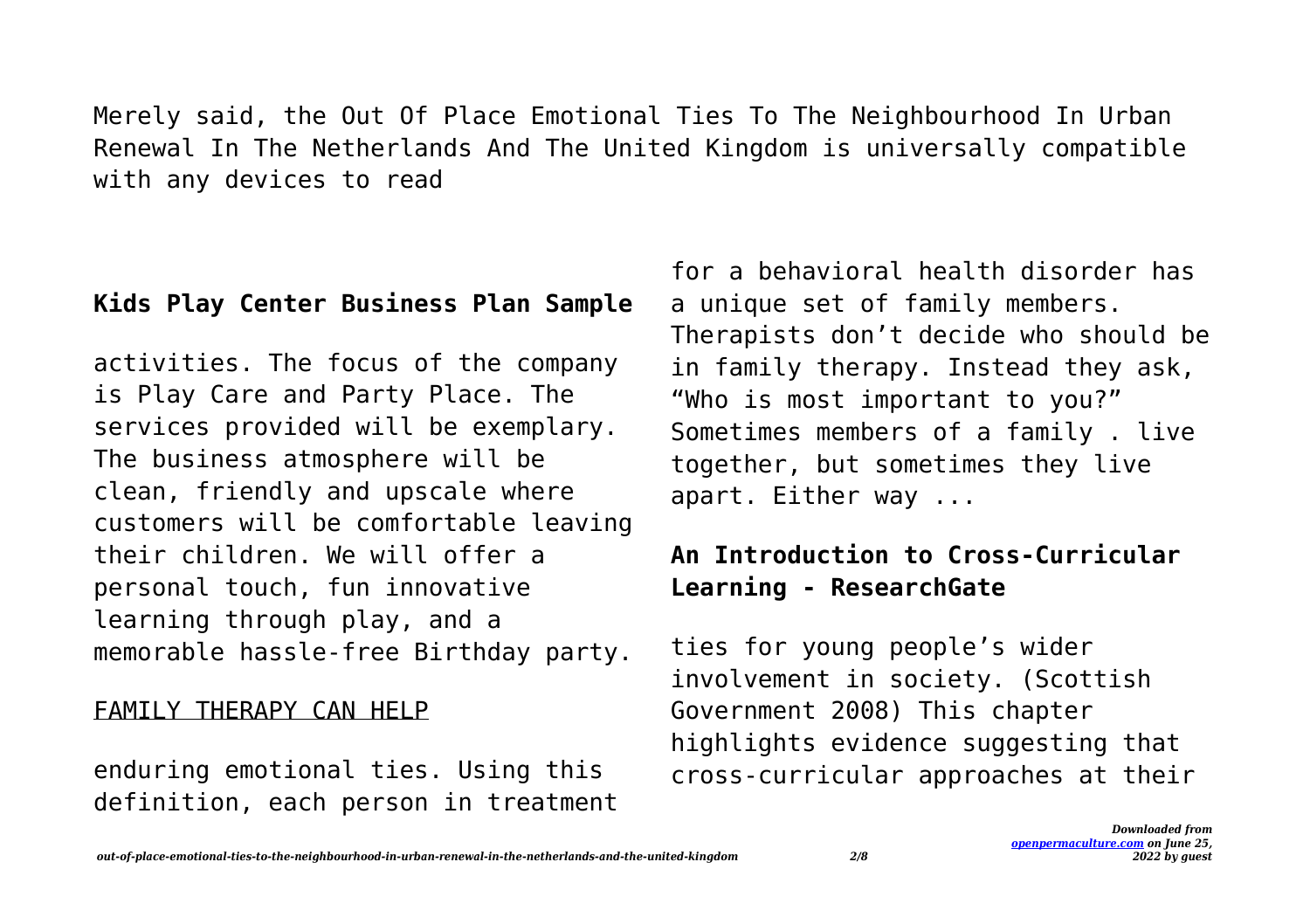## **Understanding the Military: The Institution, the Culture, and …**

training for combat. Training takes place at their home station or at any number of training locations around the world. It is not unusual for an active component member to spend only one or two weeks at home out of every six to eight weeks. Training cycles are determined by their unit's deployment cycle and deployment schedule.

*What is violence? - SAGE Publications Ltd*

312) point out, people rarely accept responsibility for violence – to own or enjoy it is taboo except for the most ritually circumscribed conditions. Moreover, since violence is intimately interconnected with the body, pain and vulnerability, its discussion evokes fundamental issues of security, embodiment, culture and power.

## *Foster Youth Rights Handbook - California*

No one has the right to abuse you. This includes physical, sexual, emotional, or any other abuse, and no one can exploit you. You should tell your social worker/probation ofcer, attorney, or a trusted adult if you feel that you are being abused or neglected. You should also contact the Child Abuse Hotline if you feel that you are being abused.

*Just Mercy by Bryan Stevenson - Neekaan*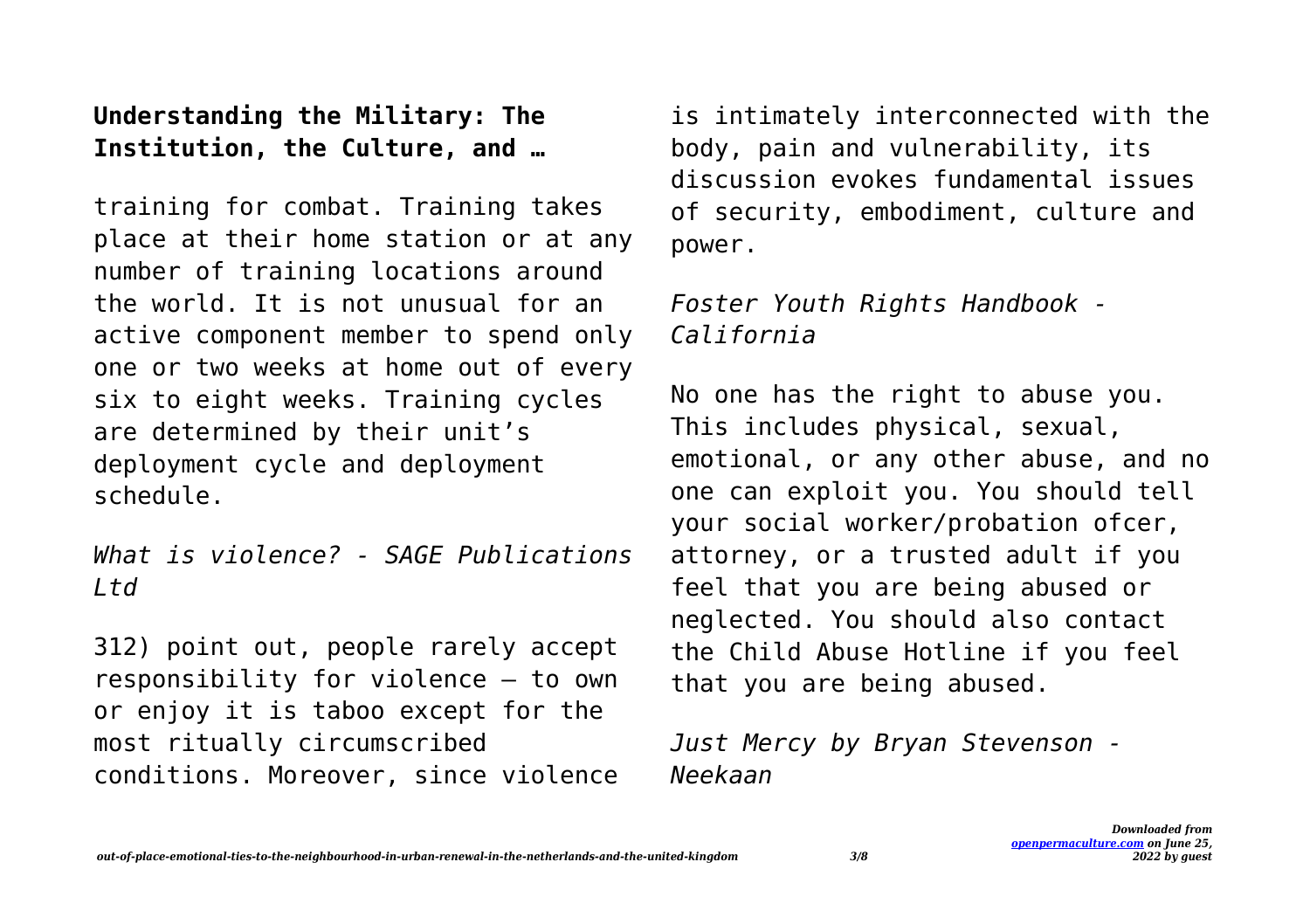painfully cuffs Henry and pushes him out, there is a poignant moment as Henry begins to sing a Southern spiritual song singing "Lord, plant my feet on Higher Ground." ... Unfortunately, during this time two murders took place in the town, and one of the men in the case suggesting McMillan was the murder of the victim, a daughter from a well ...

#### Using Environmental Strategies to Promote Positive Social …

tions will take place. For example, if a classroom has 10 open centers and 14 children, on average only 1 or 2 children will be in a center at a time. By closing 2 or 3 of those centers, caregivers can increase the number of children per center, and they can then rotate the centers that are open, keeping them novel and interesting.

*Frequently Asked Questions about Service Animals and the ADA*

ties, such as providing stability for a person who has difficulty walking, picking up items for a person who uses a wheelchair, preventing a child with autism from wandering away, or alert-ing a person who has hearing loss when someone is approaching from behind. The Department of Justice continues to receive many questions about how the Ameri-

*Sample Childcare Emergency Operations Plan - FEMA*

response activi ties. Springfield Child Care Center fosters preparedness at all levels including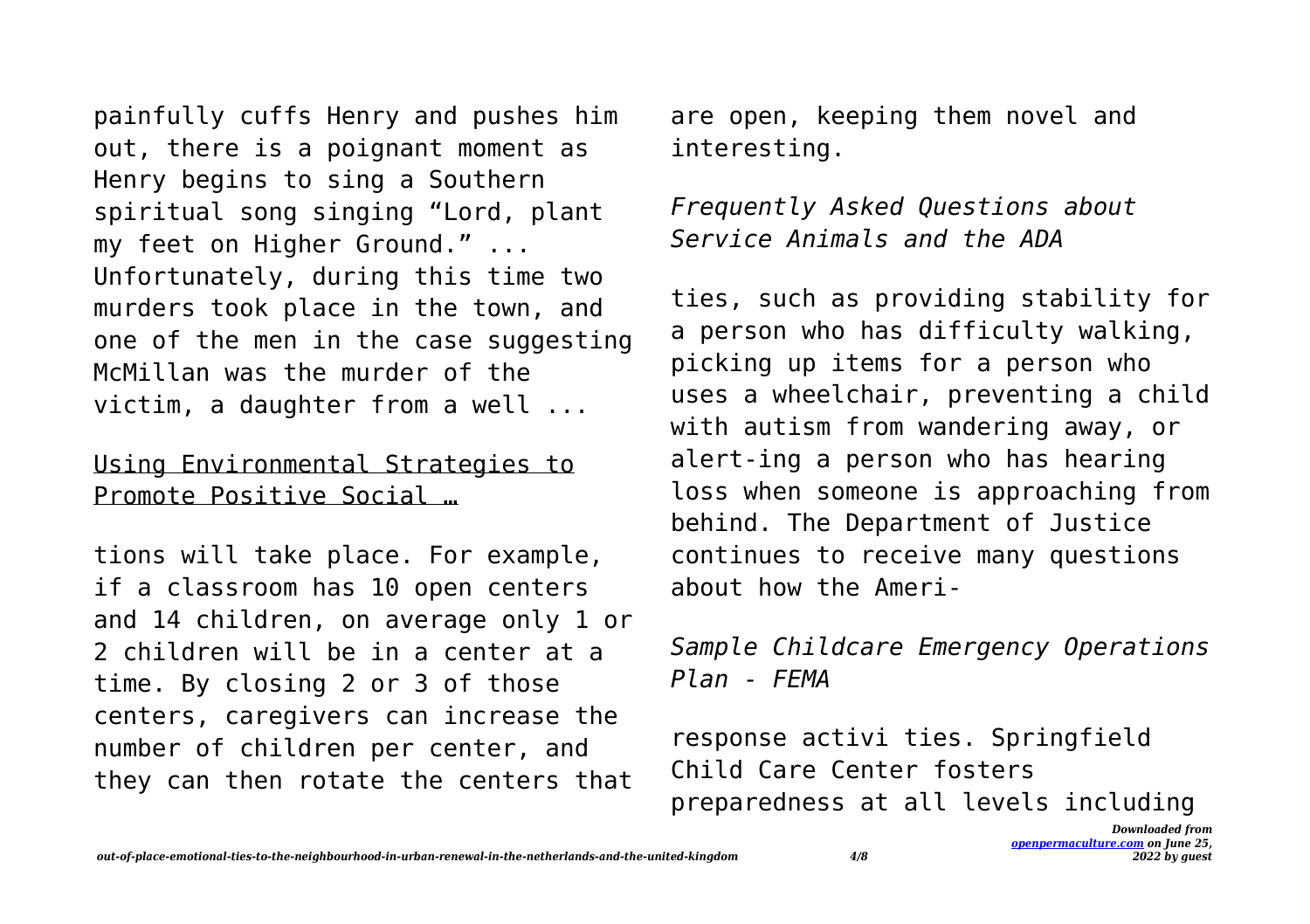children, parents, and staff. Examples of preparedness actions include maintaining this plan, conducting training, planning and implementing drills and exercises, etc.

#### **Building Team Resilience Activities Handout - Umpqua …**

Pair up participants. One will be A; and, the other B. Ask the A person to make a fist and place it on the surface in front of person B. Tell the B's that they have 15 seconds to open the fist of person  $A -$  without harming. The facilitator says, "Ready, set, go," and times them. Afterward, ask these questions: Who tried to use force?

**COMING OUT - The Trevor Project**

Emotional Attraction 13 COMING OUT 14 Planning Ahead 14 Testing The Waters 15 Environment 15 Timing 15 Location 15 ... ties with other people. "I've slowly been fig-uring out who I really am, and every step of ... maybe you place yourself using five separate dots, maybe your identity needs a circle

# *OTHER ACTIVITIES FOR TEACHING ABOUT CULTURE AND …*

discuss their emotional reactions, noting the cultural variability in touching rules and, in particular, the unusually strict U.S. prohibitions on touching between males. Again, ask how they might react to a more "touchy" student. Ask also how a student from a "less touchy" culture might respond to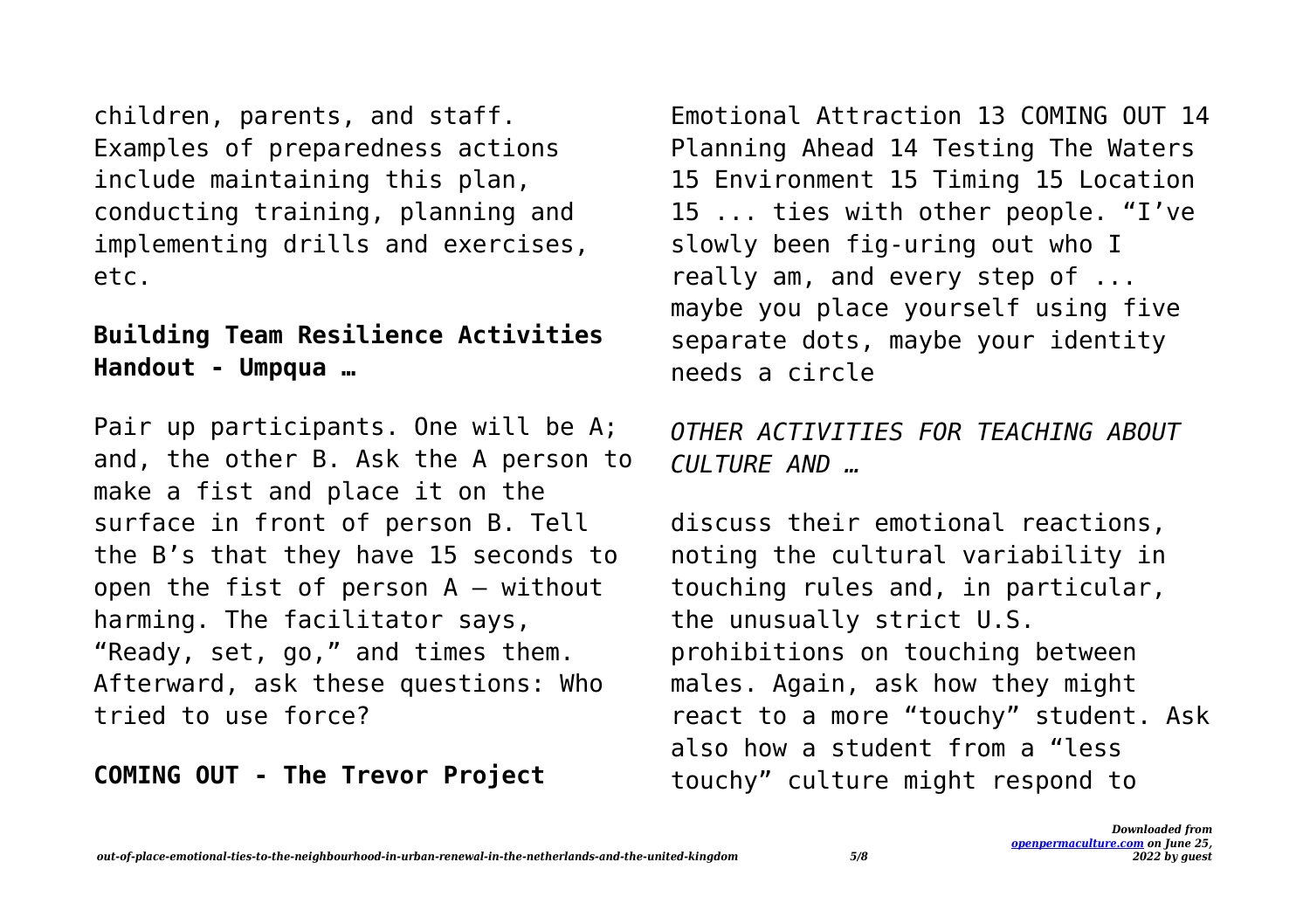their own "normal" degree of ...

#### **ACCLAIM FOR TONI MORRISON'S - Blogs@Baruch**

ties, with so many dead, detained, or silenced, there could be no turning back simply because there was no "back" back there. Cut adrift, so to speak, we found it possible to think up things, try things, explore. Use what was known and tried and investigate what was not. Write a play, form a theater company, design clothes, write fiction ...

#### **Trust Matters April 2022**

who has lost a loved one and who needs practical support, emotional health and wellbeing support, advice or guidance. Please call 0800 048 5224 Monday to Wednesday 10am to 5pm, Thursday 10am to 8pm, Friday 10am to 5pm or visit the website for meaningful support, advice or guidance. Service offers 30-minute appointments at the following times:

#### **Sibling Issues in Foster Care and Adoption. - Child Welfare**

welfare professionals to place siblings together or, if that is not possible, seek ways for them to remain connected while they are in foster care, postpermanency, or after they have aged out of care. Beginning at intake and continuing throughout a case, workers should determine and assess sibling relationships from the perspective of

#### CHAPTER 10 Curriculum Development and Implementation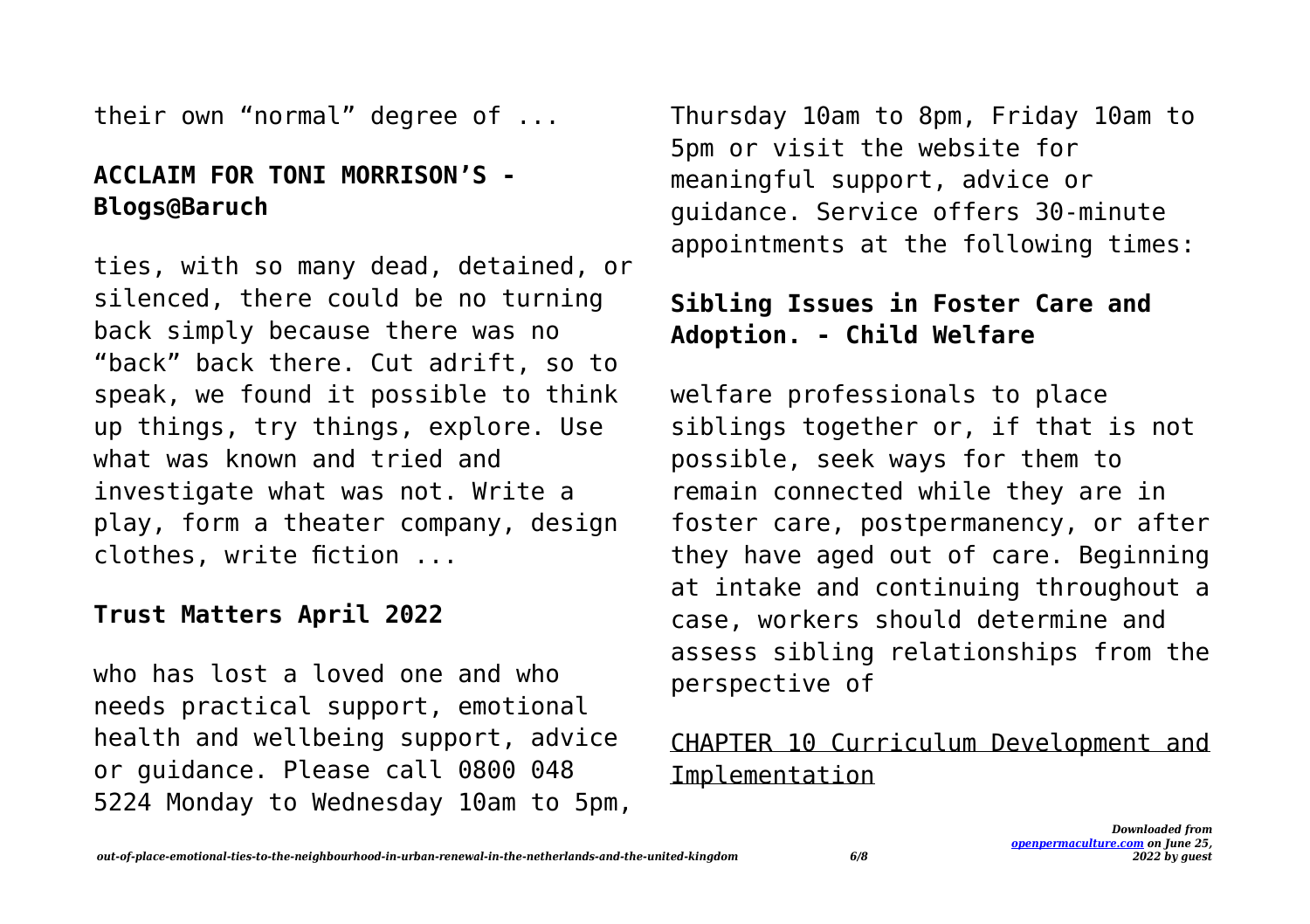ties, assessment, textbooks used (including publication year, edition, and condition), and so on. A major function of the curriculum council is to develop a sequence and review cycle . for districtwide curriculum development. For example, a typical 5-year cycle is …

## **Developmentally Appropriate Practice in Early Childhood**

has put in place a "child outcomes framework," which identifies learning expectations in eight domains.21 National reports and public policy state-ments have supported the creation of standards-based curriculum as part of a broader effort to build children's school readiness by improving teaching and learning in the early years.22 For

its

# **The Learning Style Inventory - College of Medicine**

orientation lies in doing things, in carrying out plans and tasks and getting involved in new experiences. The adaptive emphasis of this orientation is on opportunity seeking, risk taking and action. This style is called accommodative because it is best suited for those situations where one must adapt oneself to changing immediate circumstances.

*Preparing for Your Own Death: Personal Checklist - UCLA …*

and choice, having no ties to other cultural or religious backgrounds. When there is no religious or